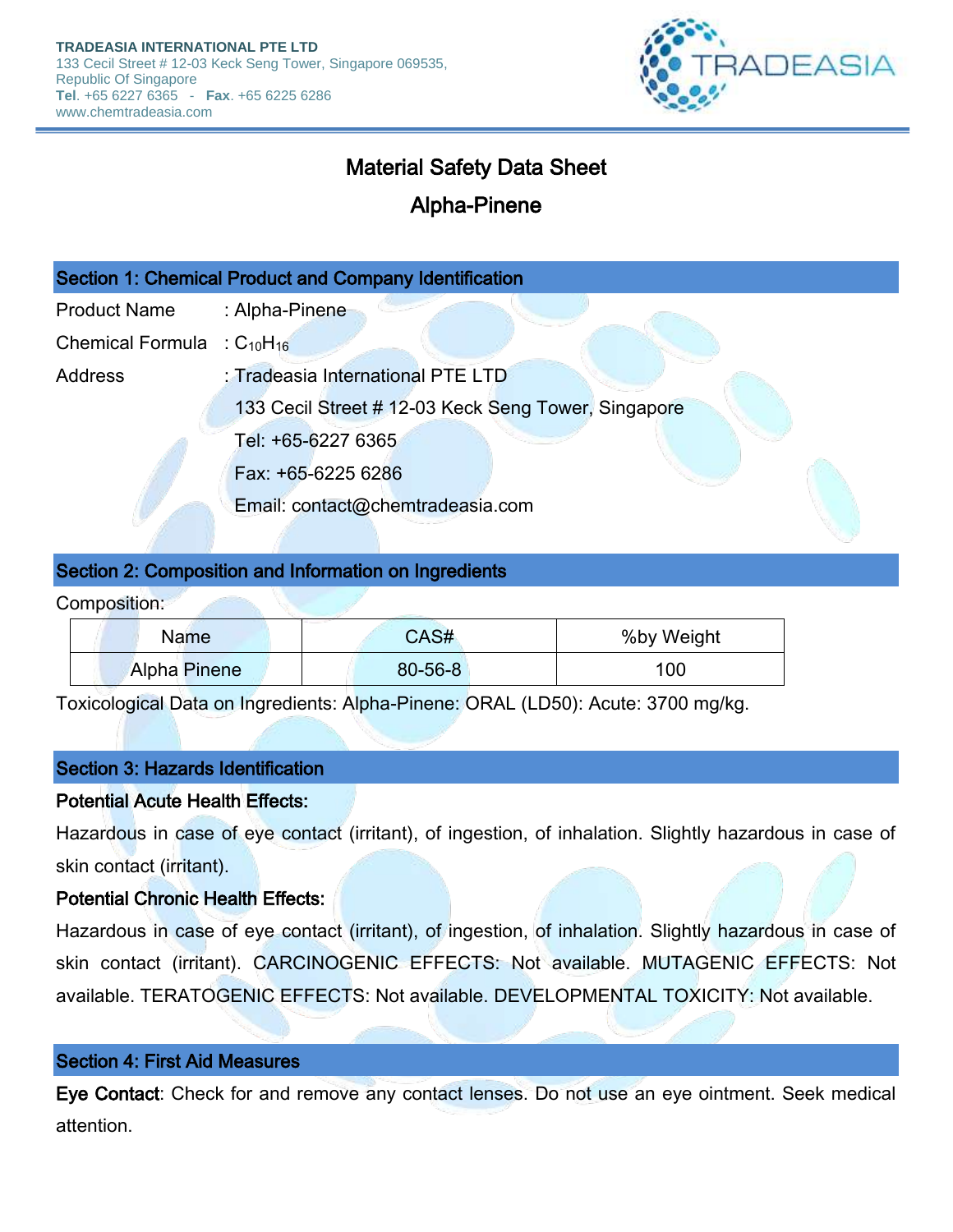

# Skin Contact:

After contact with skin, wash immediately with plenty of water. Gently and thoroughly wash the contaminated skin with running water and non-abrasive soap. Be particularly careful to clean folds, crevices, creases and groin. Cover the irritated skin with an emollient. If irritation persists, seek medical attention. Wash contaminated clothing before reusing.

Serious Skin Contact: Not available.

Inhalation: Allow the victim to rest in a well-ventilated area. Seek immediate medical attention.

# Serious Inhalation:

Evacuate the victim to a safe area as soon as possible. Loosen tight clothing such as a collar, tie, belt or waistband. If breathing is difficult, administer oxygen. If the victim is not breathing, perform mouthto-mouth resuscitation. Seek medical attention.

# Ingestion:

Do not induce vomiting. Loosen tight clothing such as a collar, tie, belt or waistband. If the victim is not breathing, perform mouth-to-mouth resuscitation. Seek immediate medical attention.

Serious Ingestion: Not available.

# Section 5: Fire and Explosion Data

Flammability of the Product: Flammable.

Auto-Ignition Temperature: 255°C (491°F)

Flash Points: CLOSED CUP: 33°C (91.4°F).

Flammable Limits: Not available.

Products of Combustion: These products are carbon oxides (CO, CO2).

Fire Hazards in Presence of Various Substances: Highly flammable in presence of open flames and sparks. Explosion Hazards in Presence of Various Substances: Risks of explosion of the product in presence of mechanical impact: Not available. Risks of explosion of the product in presence of static discharge: Not available.

# Fire Fighting Media and Instructions:

Flammable liquid, insoluble in water. SMALL FIRE: Use DRY chemical powder. LARGE FIRE: Use water spray or fog. Cool containing vessels with water jet in order to prevent pressure build-up, auto ignition or explosion.

Special Remarks on Fire Hazards: Explosive in the form of vapor when exposed to heat or flame.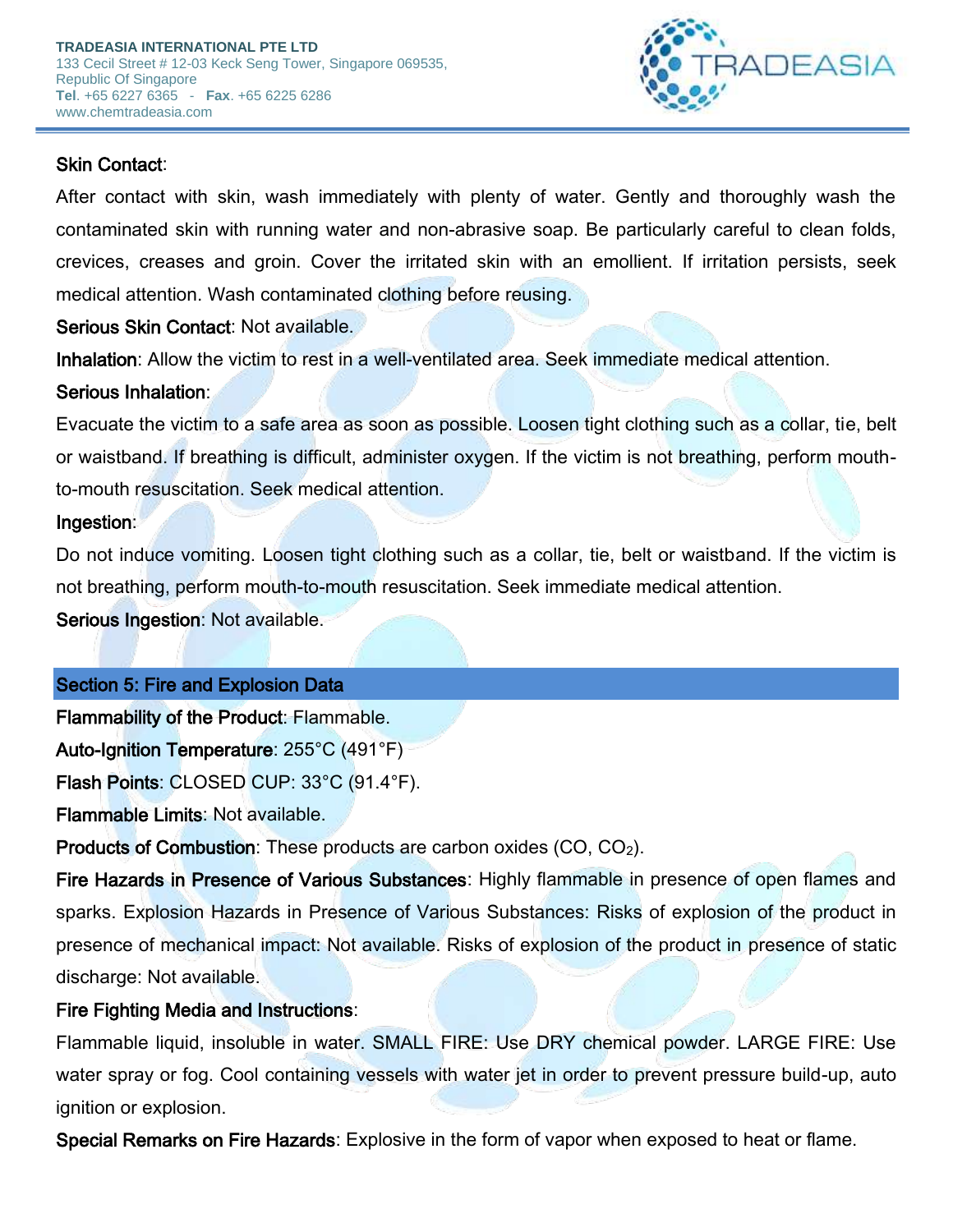

## Special Remarks on Explosion Hazards: Not available.

#### Section 6: Accidental Release Measures

Small Spill: Absorb with an inert material and put the spilled material in an appropriate waste disposal.

### Large Spill:

Flammable liquid, insoluble in water. Keep away from heat. Keep away from sources of ignition. Stop leak if without risk. Absorb with DRY earth, sand or other non-combustible material. Do not get water inside container. Do not touch spilled material. Prevent entry into sewers, basements or confined areas; dike if needed. Eliminate all ignition sources. Call for assistance on disposal.

#### Section 7: Handling and Storage

#### Precautions:

Keep away from heat. Keep away from sources of ignition. Ground all equipment containing material. Do not ingest. Do not breathe gas/fumes/vapour/spray. Avoid contact with eyes Wear suitable protective clothing In case of insufficient ventilation, wear suitable respiratory equipment If ingested, seek medical advice immediately and show the container or the label.

#### Storage:

Flammable materials should be stored in a separate safety storage cabinet or room. Keep away from heat. Keep away from sources of ignition. Keep container tightly closed. Keep in a cool, wellventilated place. Ground all equipment containing material. A refrigerated room would be preferable for materials with a flash point lower than 37.8°C (100°F).

### Section 8: Exposure Controls/Personal Protection

#### Engineering Controls:

Provide exhaust ventilation or other engineering controls to keep the airborne concentrations of vapors below their respective threshold limit value. Ensure that eyewash stations and safety showers are proximal to the work-station location.

Personal Protection: Splash goggles. Lab coat. Vapor respirator. Be sure to use an approved/certified respirator or equivalent.

Personal Protection in Case of a Large Spill: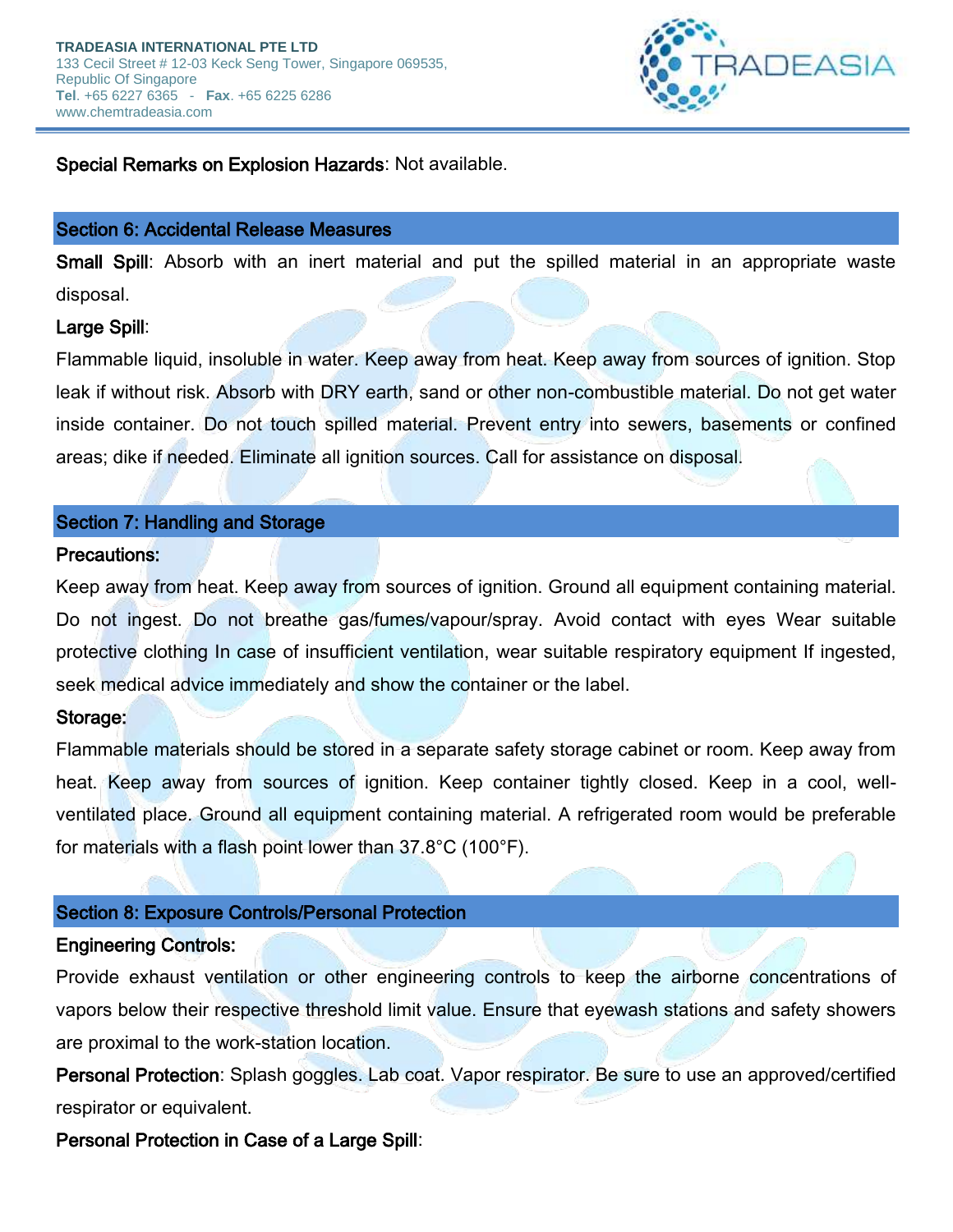

Splash goggles. Full suit. Vapor respirator. Boots. Gloves. A self-contained breathing apparatus should be used to avoid inhalation of the product. Suggested protective clothing might not be sufficient; consult a specialist BEFORE handling this product.

Exposure Limits: Not available.

| <b>Section 9: Physical and Chemical Properties</b> |                                                                |  |  |  |
|----------------------------------------------------|----------------------------------------------------------------|--|--|--|
| Physical state and appearance                      | : Liquid.                                                      |  |  |  |
| Odor                                               | : Strong.                                                      |  |  |  |
| <b>Taste</b>                                       | : Not available.                                               |  |  |  |
| <b>Molecular Weight</b>                            | : 136.23 g/mole                                                |  |  |  |
| Color                                              | : Colorless.                                                   |  |  |  |
| pH (1% soln./water)                                | : Not applicable.                                              |  |  |  |
| <b>Boiling Point</b>                               | : $156^{\circ}$ C (312.8 $^{\circ}$ F)                         |  |  |  |
| <b>Melting Point</b>                               | : -55°C (-67°F)                                                |  |  |  |
| <b>Critical Temperature</b>                        | : Not available.                                               |  |  |  |
| <b>Specific Gravity</b>                            | $: 0.8592$ (Water = 1)                                         |  |  |  |
| <b>Vapor Pressure</b>                              | : Not available.                                               |  |  |  |
| <b>Vapor Density</b>                               | : 4.7 (Air = 1)                                                |  |  |  |
| <b>Volatility</b>                                  | : Not available.                                               |  |  |  |
| <b>Odor Threshold</b>                              | : Not available.                                               |  |  |  |
| Water/Oil Dist. Coeff.                             | : Not available.                                               |  |  |  |
| Ionicity (in Water)                                | : Not available.                                               |  |  |  |
| <b>Dispersion Properties</b>                       | : See solubility in water, methanol, diethyl ether.            |  |  |  |
| <b>Solubility</b>                                  | : Soluble in methanol, diethyl ether. Insoluble in cold water. |  |  |  |
|                                                    |                                                                |  |  |  |

## Section 10: Stability and Reactivity Data

Stability: The product is stable. Instability Temperature: Not available. Conditions of Instability: Not available. Incompatibility with various substances: Not available. Corrosivity: Non-corrosive in presence of glass.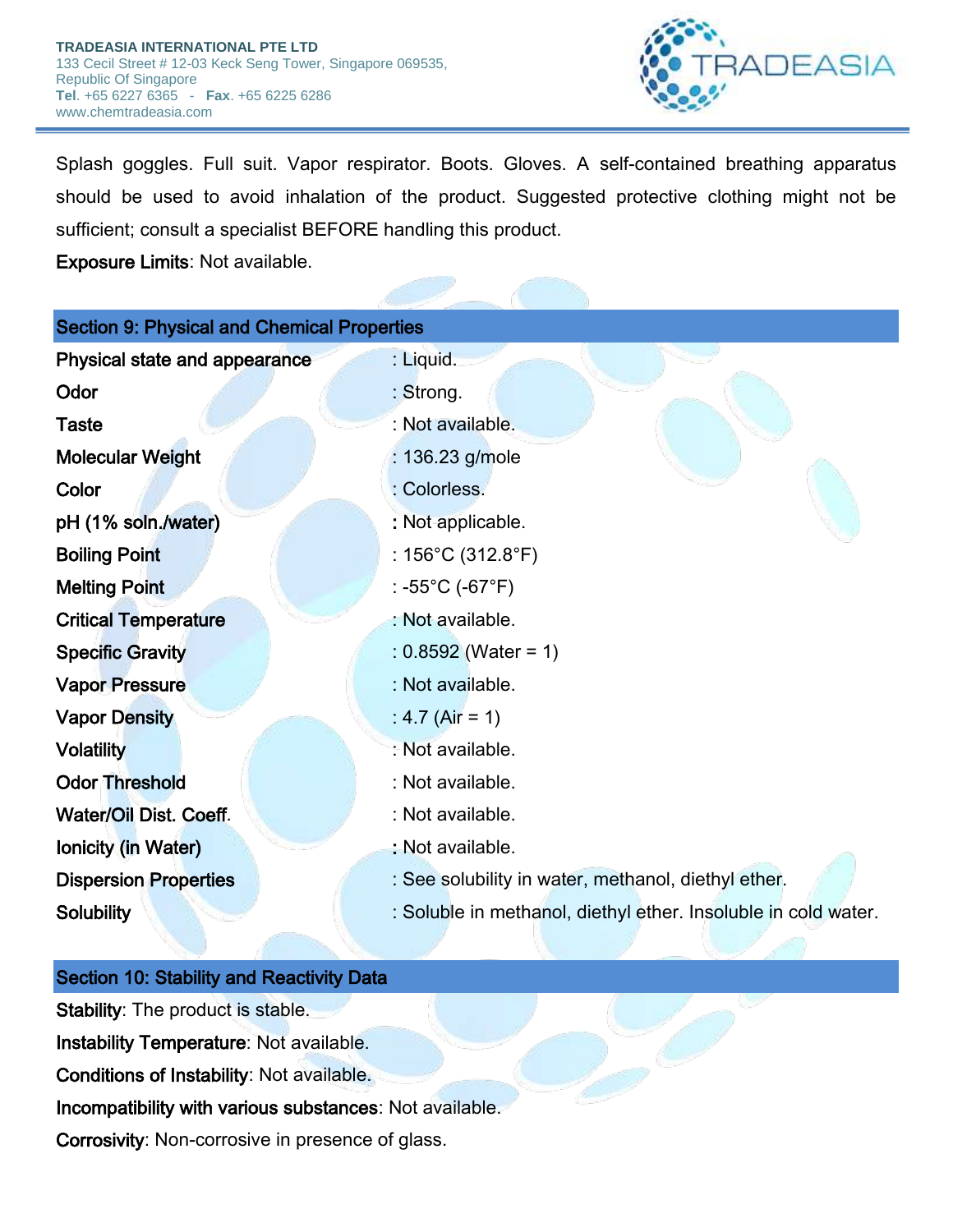

Special Remarks on Reactivity: Not available. Special Remarks on Corrosivity: Not available. Polymerization: No.

# Section 11: Toxicological Information

Routes of Entry: Eye contact. Inhalation. Ingestion.

Toxicity to Animals: Acute oral toxicity (LD50): 3700 mg/kg [Rat].

Chronic Effects on Humans: Not available.

Other Toxic Effects on Humans:

Hazardous in case of ingestion, of inhalation. Slightly hazardous in case of skin contact (irritant).

Special Remarks on Toxicity to Animals: Not available.

Special Remarks on Chronic Effects on Humans: Not available.

Special Remarks on other Toxic Effects on Humans: Not available.

## Section 12: Ecological Information

Eco toxicity: Not available.

BOD5 and COD: Not available.

Products of Biodegradation:

Possibly hazardous short term degradation products are not likely. However, long term degradation products may arise.

Toxicity of the Products of Biodegradation: The products of degradation are more toxic.

Special Remarks on the Products of Biodegradation: Not available.

# Section 13: Disposal Considerations

Waste Disposal: All waste must be handled in accordance with local, state and federal regulations.

Puncture containers to prevent re-use and bury at an authorized landfill.

# Section 14: Transport Information

DOT Classification: Class 3: Flammable liquid. Identification: alpha-Pinene : UN2368 PG: III Special Provisions for Transport: Not available.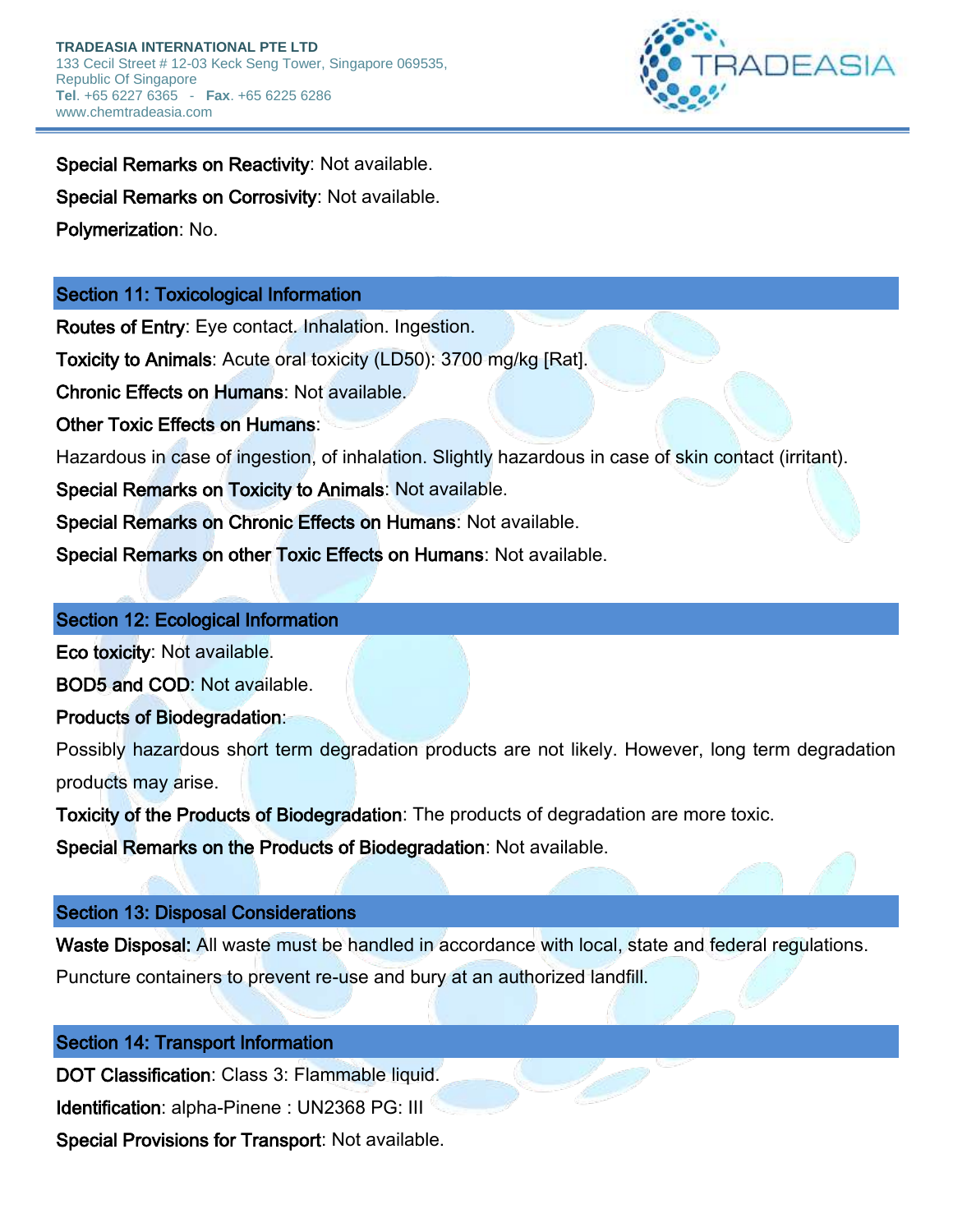

#### Section 15: Other Regulatory Information

#### Federal and State Regulations:

Pennsylvania RTK: Alpha-Pinene Massachusetts RTK: Alpha-Pinene TSCA 8(b) inventory: Alpha-Pinene

Other Regulations: OSHA: Hazardous by definition of Hazard Communication Standard (29 CFR 1910.1200).

#### Other Classifications:

WHMIS (Canada): CLASS B-2: Flammable liquid with a flash point lower than 37.8°C (100°F).

DSCL (EEC):

R10- Flammable. R36- Irritating to eyes.

HMIS (U.S.A.):

Health Hazard: 1

Fire Hazard: 3

Reactivity: 0

Personal Protection: j

National Fire Protection Association (U.S.A.):

Health: 1

Flammability: 3

Reactivity: 0

Specific hazard:

Protective Equipment:

Not applicable. Lab coat. Vapor respirator. Be sure to use an approved/certified respirator or equivalent. Wear appropriate respirator when ventilation is inadequate. Splash goggles.

#### Section 16: Other Information

References: Not available.

Other Special Considerations: Not available.

The information above is believed to be accurate and represents the best information currently available to us. However, we make no warranty of merchantability or any other warranty, express or